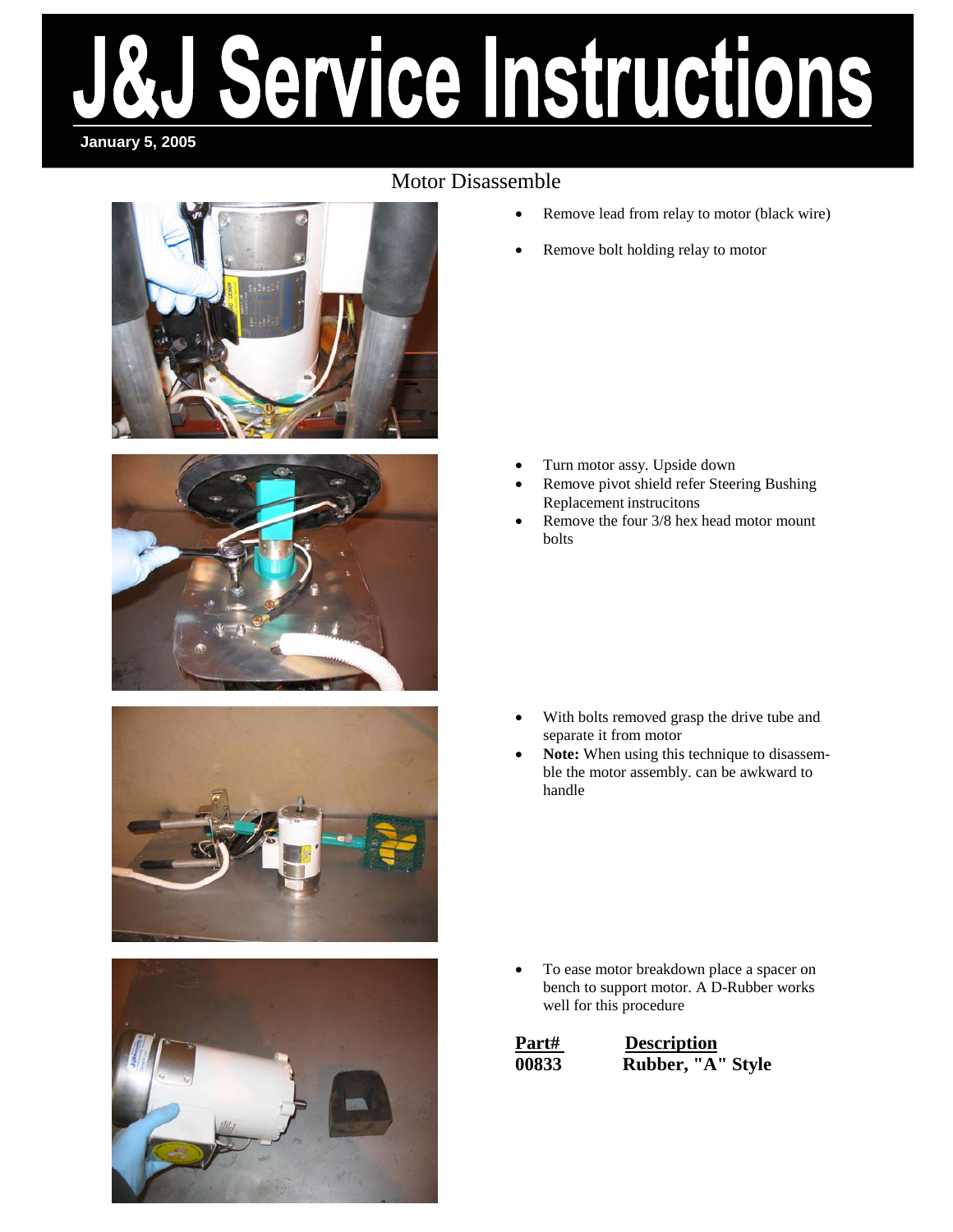#### Motor Disassemble









• Remove fan guard

- Remove c-clip. Be careful when removing clip as to spread it just enough to slide off of shaft.
- Remove fan

• Before removing end cap mark the location of cap in relation to motor casing

Remove the four cap bolts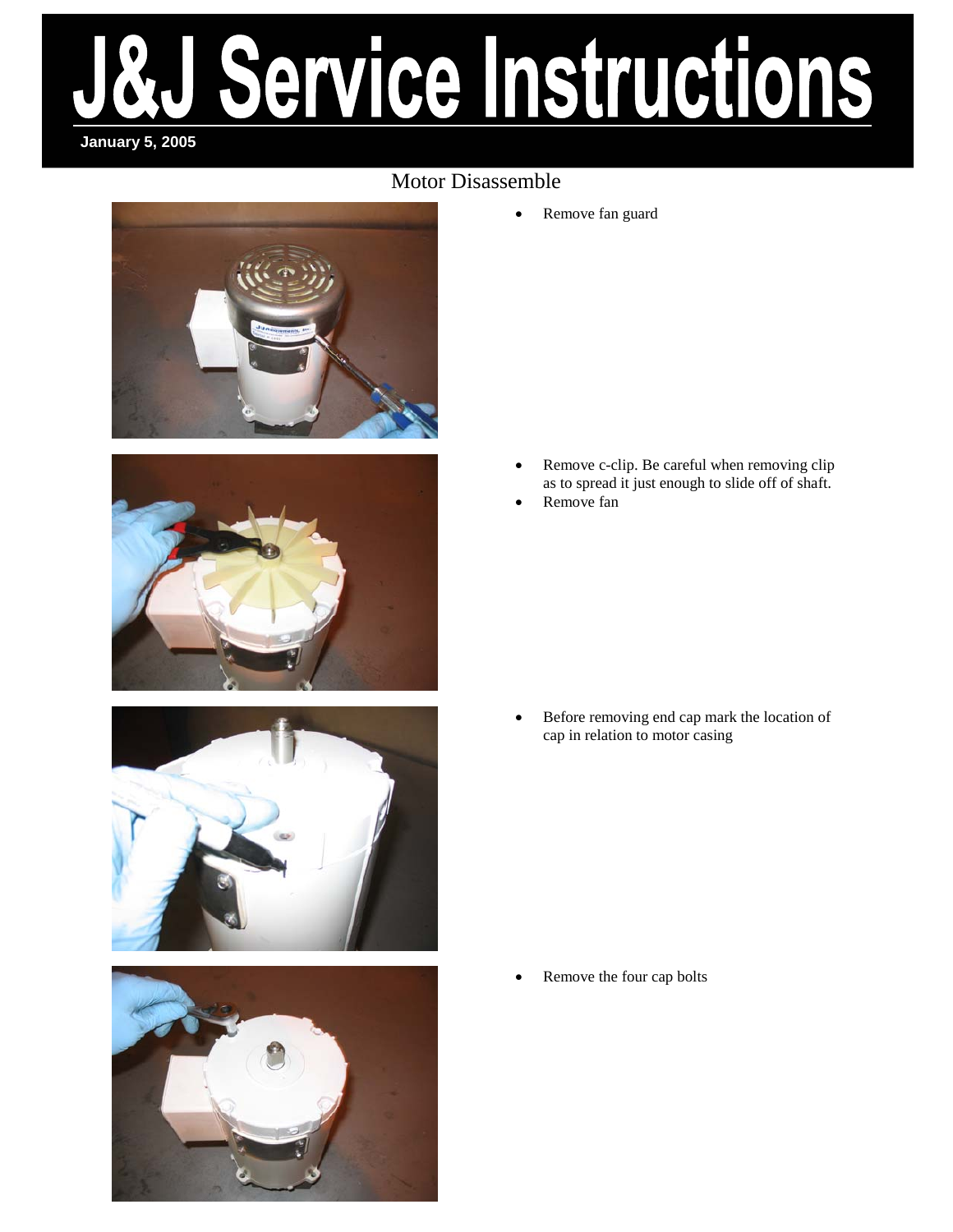### Motor Disassemble









• To remove cap it may necessary to tap cap off by using a soft blow hammer.

Pull the negative and positive leads through motor casing

• Remove the four Phillips headed screws and remove brush holder assy.

• Turn motor over and mark the location of end cap in relation to motor casing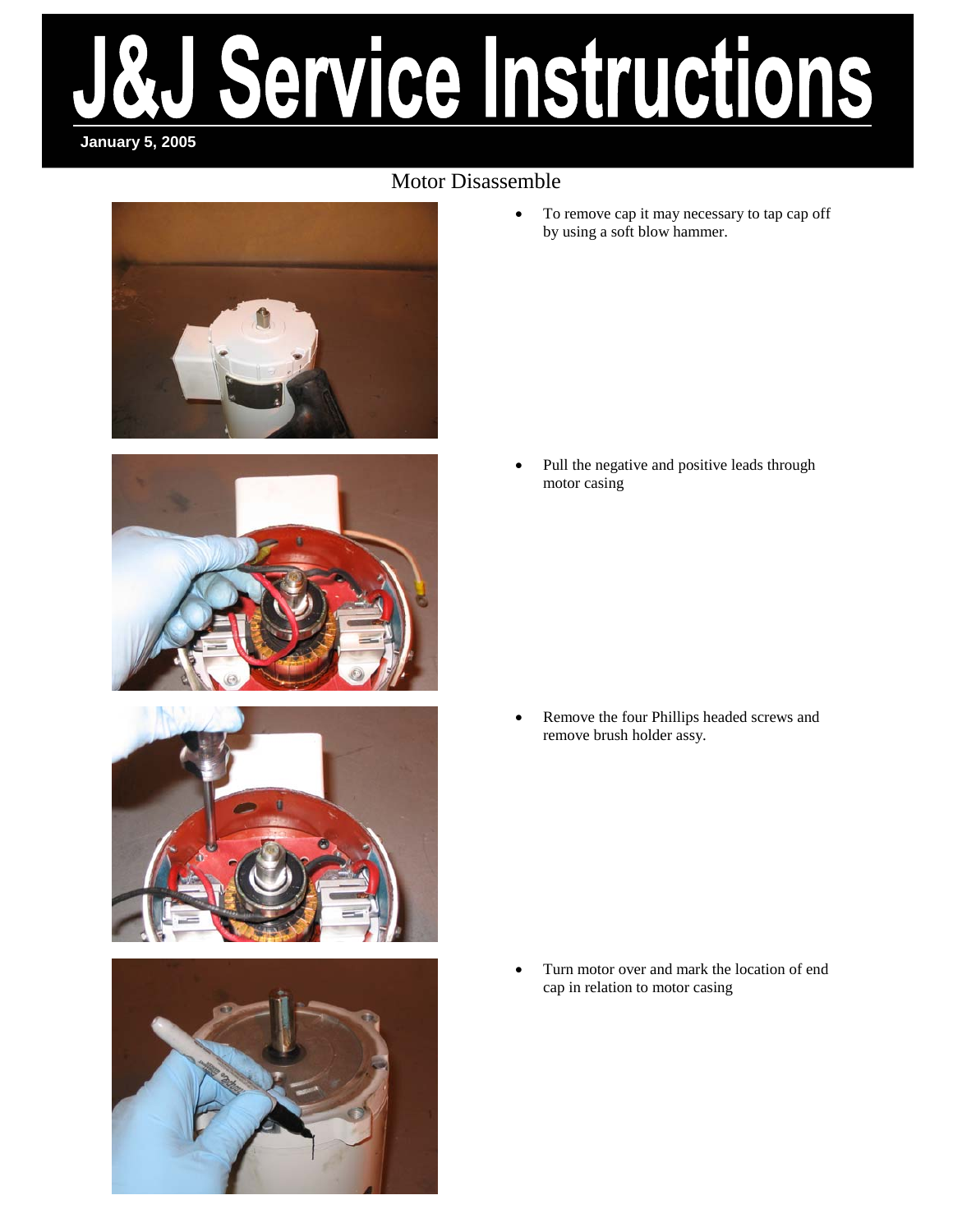# ervice Instructions **November 4, 2004**

### Motor Disassemble



• Lightly tap on the cap. When pulling apart armature will stay attached to end cap. Considerable effort is required to pull apart do to the magnetism between the magnets and armature





Loosen the two Phillips srews on end cap

- Remove the bearing retainer
- Remove end cap

• To remove bearings a puller is required.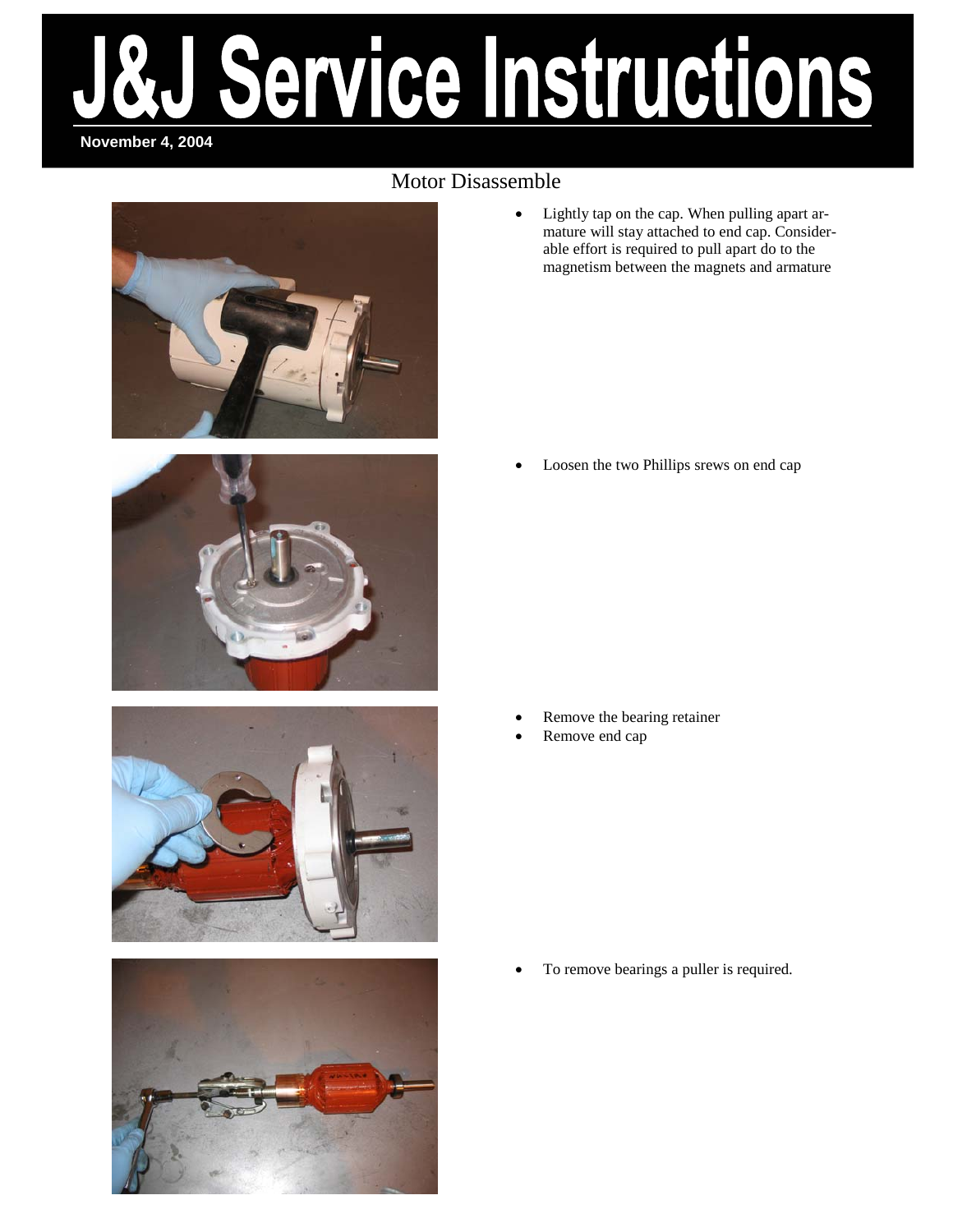### Motor Disassemble









• Clean commutator with emory cloth and electric motor cleaner if needed. Only the carbon build up needs to be removed. Try not to remove any brass material.

• Inspect magnets for cracks or missing magnet material.

Install bearing retainer

With assembly held upright hold bearing retainer in position and screw into place.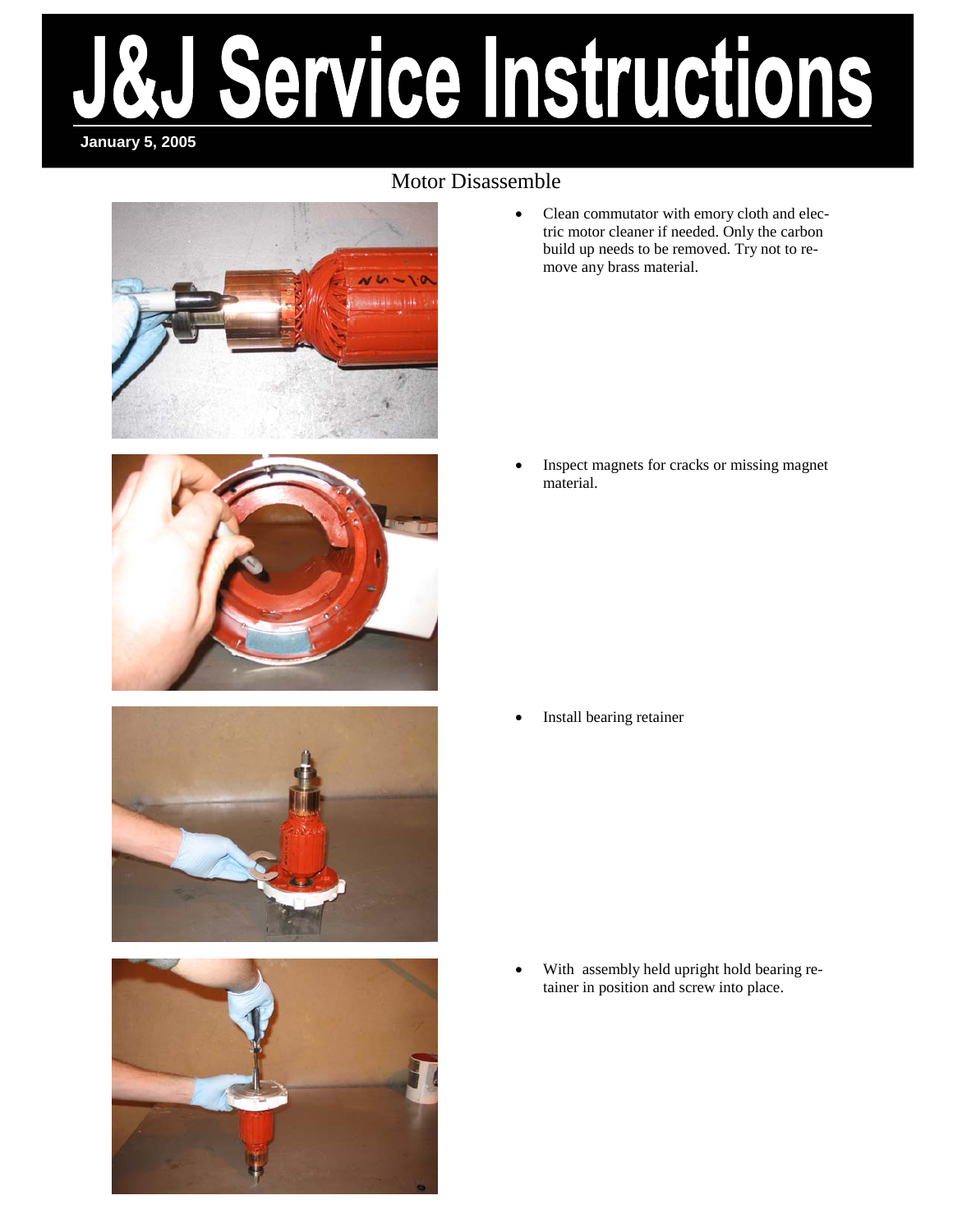### Motor Disassemble









• Slide armature into motor.

A WARNING Be careful as the magnetism will want to pull the pieces together. Keep fingures clear.

Insert the brush holder assy. Into motor by holding the brushes apart and slide over commutator.

• Make sure that the wave washer gets installed before end cap.

- Apply grease to lip of seal
- Install end cap. Be careful not to damage seal when installing
- Make sure to align with the marking that were made during disassembly.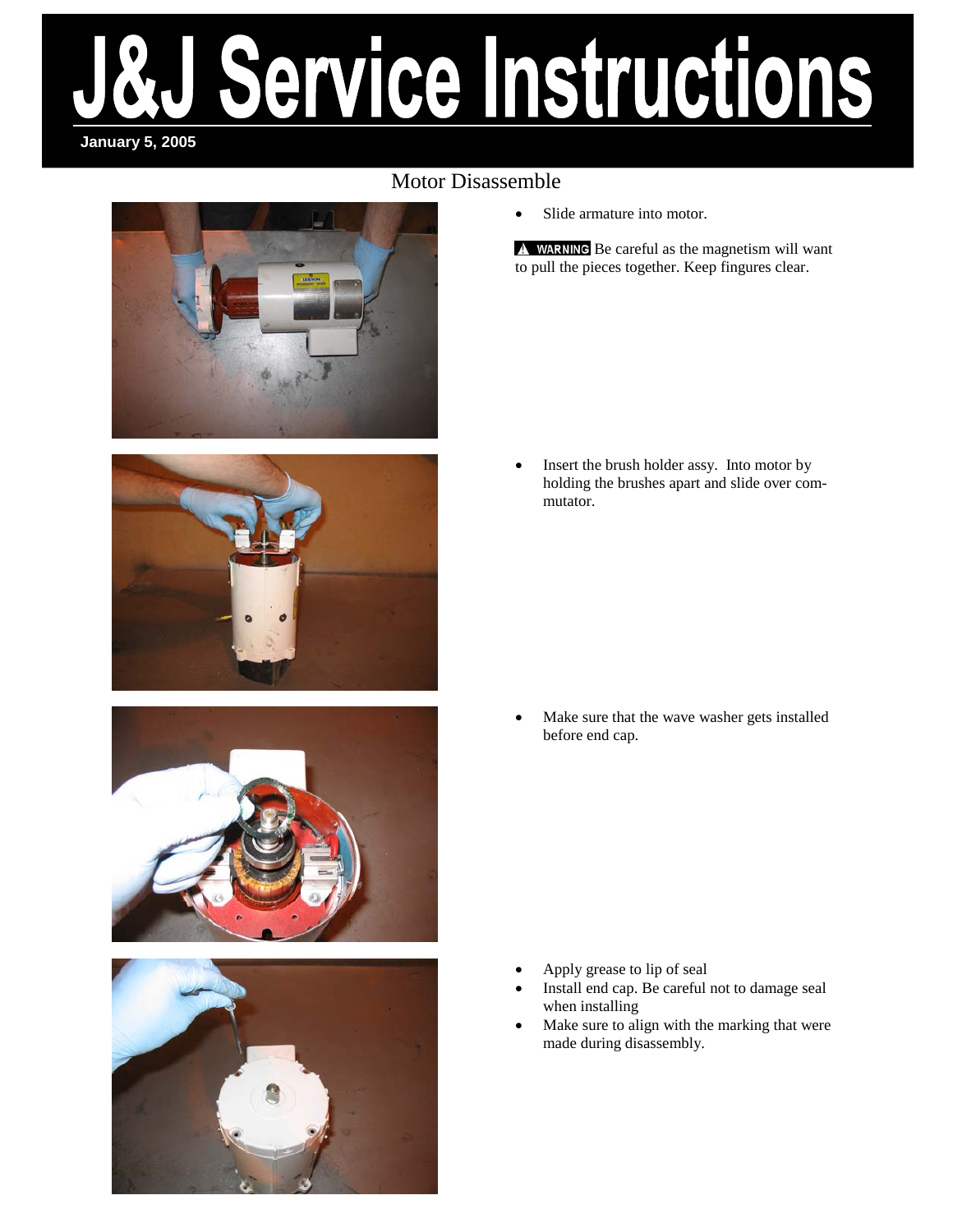### Motor Disassemble







• Install fan

Install fan cover

• Grease output shaft with a marine grade grease or equivalent

- This step may require two people to perform.
- Carefully join the two assembly together. The drive shaft is indexed via key that lines up with the keyway on output shaft.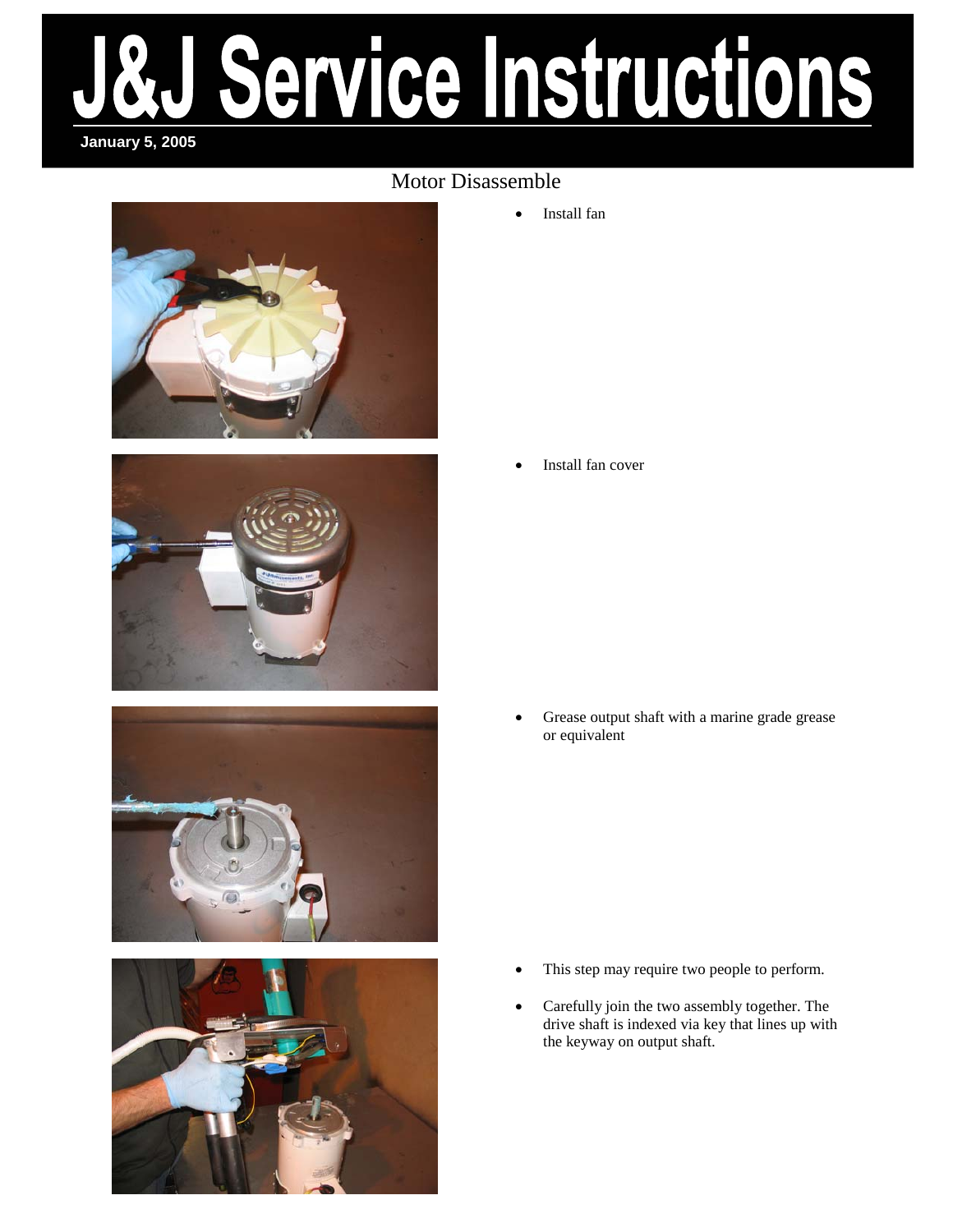### Motor Disassemble







- In order to line up the keyway on the output shaft with the drive shaft rotate the propeller to align.
- Before bolting together make sure to have motor in correct position. The wire box should align with go switch.

- To help hold the drive shaft housing bushings place a small dab of marine grease on the backside of bushings.
- Install pivot bracket

Place pivot shield back onto motor assembly.